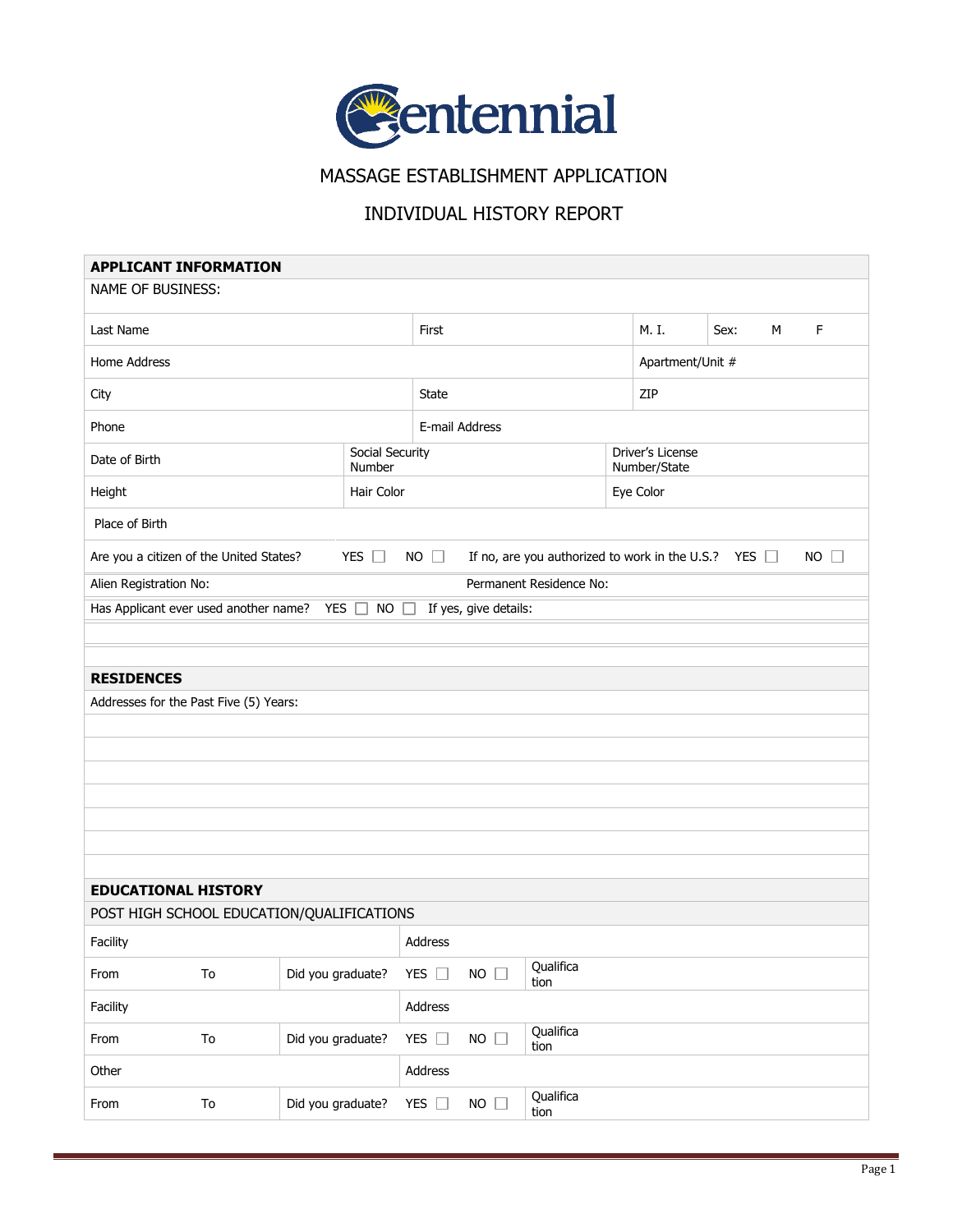| <b>CRIMINAL HISTORY</b>                                                                     |              |                    |    |                                            |  |                                   |               |  |  |  |
|---------------------------------------------------------------------------------------------|--------------|--------------------|----|--------------------------------------------|--|-----------------------------------|---------------|--|--|--|
| Offence:<br>Date of Conviction:                                                             |              |                    |    |                                            |  |                                   |               |  |  |  |
| Court & Case No.:                                                                           |              |                    |    |                                            |  |                                   |               |  |  |  |
| State & County of Court                                                                     |              |                    |    |                                            |  |                                   |               |  |  |  |
|                                                                                             |              |                    |    |                                            |  |                                   |               |  |  |  |
|                                                                                             |              |                    |    |                                            |  |                                   |               |  |  |  |
|                                                                                             |              |                    |    |                                            |  |                                   |               |  |  |  |
|                                                                                             |              |                    |    |                                            |  |                                   |               |  |  |  |
|                                                                                             |              |                    |    |                                            |  |                                   |               |  |  |  |
| PREVIOUS EMPLOYMENT (10 YEARS) - USE ADDITIONAL SHEET IF REQUIRED                           |              |                    |    |                                            |  |                                   |               |  |  |  |
| Company                                                                                     |              |                    |    | Phone<br>$\overline{(\ }$<br>$\mathcal{C}$ |  |                                   |               |  |  |  |
| Address                                                                                     |              |                    |    | Supervisor                                 |  |                                   |               |  |  |  |
| Job Title                                                                                   |              |                    |    | \$                                         |  | <b>Ending Salary</b>              | $\frac{1}{2}$ |  |  |  |
| Responsibilities                                                                            |              |                    |    |                                            |  |                                   |               |  |  |  |
| From                                                                                        | To           | Reason for Leaving |    |                                            |  |                                   |               |  |  |  |
| YES $\square$<br>$NO$ $\square$<br>May we contact your previous supervisor for a reference? |              |                    |    |                                            |  |                                   |               |  |  |  |
| Phone<br>Company                                                                            |              |                    |    |                                            |  | $\overline{(\ }$<br>$\mathcal{C}$ |               |  |  |  |
| Address                                                                                     |              |                    |    | Supervisor                                 |  |                                   |               |  |  |  |
| Job Title<br><b>Starting Salary</b>                                                         |              |                    |    | \$                                         |  | <b>Ending Salary</b>              | \$            |  |  |  |
| Responsibilities                                                                            |              |                    |    |                                            |  |                                   |               |  |  |  |
| From                                                                                        | To           | Reason for Leaving |    |                                            |  |                                   |               |  |  |  |
| May we contact your previous supervisor for a reference?                                    | $NO$ $\Box$  |                    |    |                                            |  |                                   |               |  |  |  |
| <b>MILITARY SERVICE</b>                                                                     |              |                    |    |                                            |  |                                   |               |  |  |  |
| <b>Branch</b>                                                                               |              | From               | To |                                            |  |                                   |               |  |  |  |
| Rank at Discharge                                                                           |              | Type of Discharge  |    |                                            |  |                                   |               |  |  |  |
| If other than honorable, explain                                                            |              |                    |    |                                            |  |                                   |               |  |  |  |
|                                                                                             |              |                    |    |                                            |  |                                   |               |  |  |  |
| <b>REFERENCES</b>                                                                           |              |                    |    |                                            |  |                                   |               |  |  |  |
| Please list three professional references.                                                  |              |                    |    |                                            |  |                                   |               |  |  |  |
| Full Name                                                                                   | Relationship |                    |    |                                            |  |                                   |               |  |  |  |
| Company                                                                                     |              |                    |    | Phone<br>$\mathcal{C}$<br>$\overline{ }$   |  |                                   |               |  |  |  |
| Address                                                                                     |              |                    |    |                                            |  |                                   |               |  |  |  |